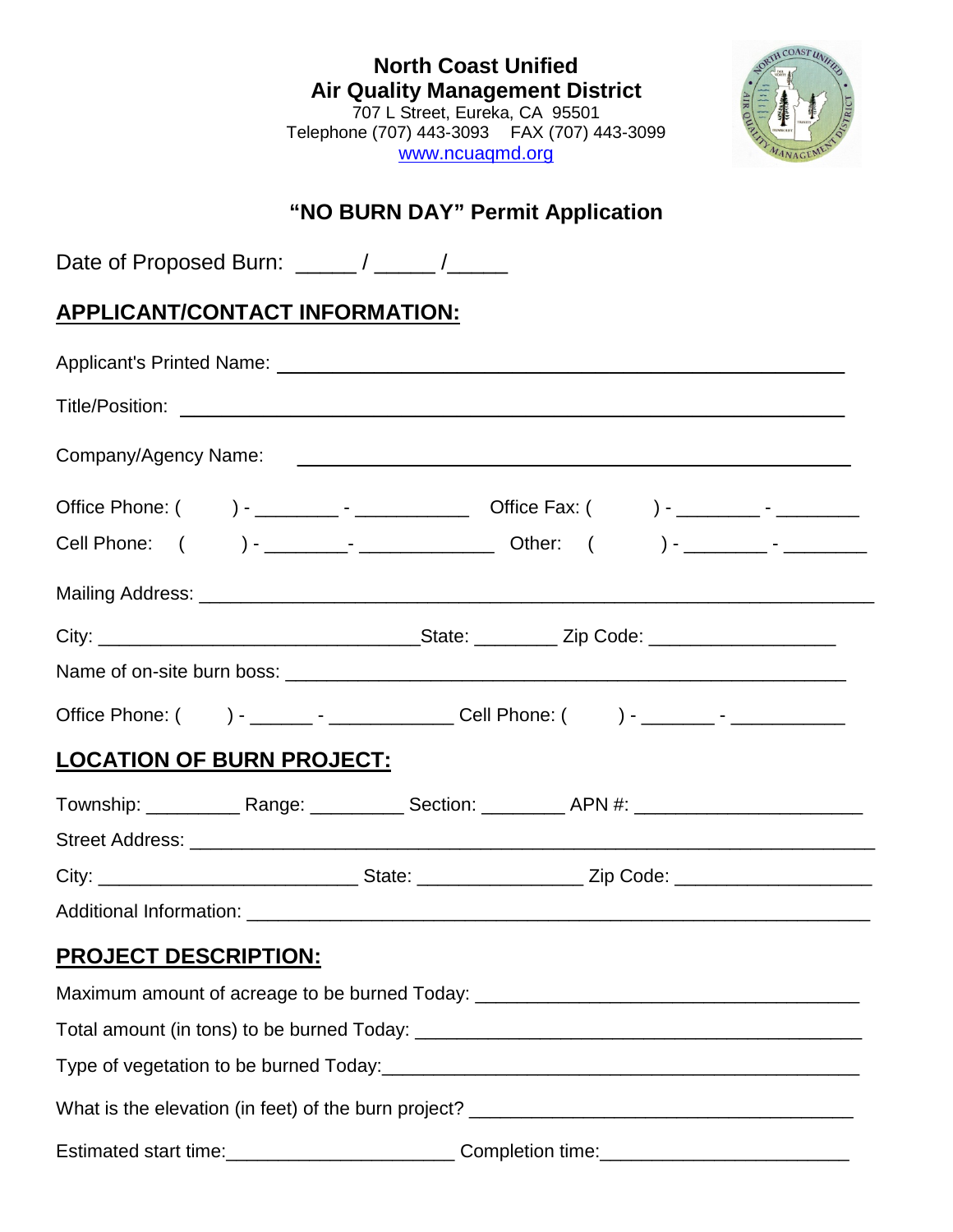Estimated duration (in hours) for the project? \_\_\_\_\_\_\_\_\_\_\_\_\_\_\_\_\_\_\_\_\_\_\_\_\_\_\_\_\_\_\_\_\_ Drying time (in days) of the materials to be burned Today: \_\_\_\_\_\_\_\_\_\_\_\_\_\_\_\_\_\_\_\_\_\_\_\_\_\_\_\_ Describe the purpose of the burn project:

What Fire Protection District, CDF Office, or US Forest Service Office serves the burn site?

How many No Burn Days occurred in the 7 days prior to Today? \_\_\_\_\_\_\_\_\_\_\_\_\_\_\_\_\_\_\_

\_\_\_\_\_\_\_\_\_\_\_\_\_\_\_\_\_\_\_\_\_\_\_\_\_\_\_\_\_\_\_\_\_\_\_\_\_\_\_\_\_\_\_\_\_\_\_\_\_\_\_\_\_\_\_\_\_\_\_\_\_\_\_\_\_\_\_\_\_\_\_\_\_\_\_\_\_

List all towns, cities, communities and/or major roads within a 5-mile radius that could be potentially impacted by smoke from the Burn Project:

| Indicate method of burn: $\Box$ Pile     Broadcast     Strip Burning $\Box$ Wind-rows |  |
|---------------------------------------------------------------------------------------|--|
| Indicate method of ignition:    Drip Torches    Heli-torch   Propane Torches          |  |
| Indicate type of burn General Agricultural   Forest Management   Wildland Veg Mgmt    |  |
| Range Improvement   Wildlife Improvement   Other: ________                            |  |

### **JUSTIFICATION:**

Burning on a "No Burn Day" is a special privilege which may be granted to help avoid undue economic hardship, but it adds smoke pollutants to possibly an already overburdened airshed. Therefore, you must prove that a costly, unforeseen emergency truly exists with each request to burn on a No Burn Day.

State below the reasons why denying you a permit to burn TODAY (i.e. on a No-Burn Day) would *"threaten imminent and substantial economic loss*" pursuant to Section 41862 of the California Health and Safety Code: